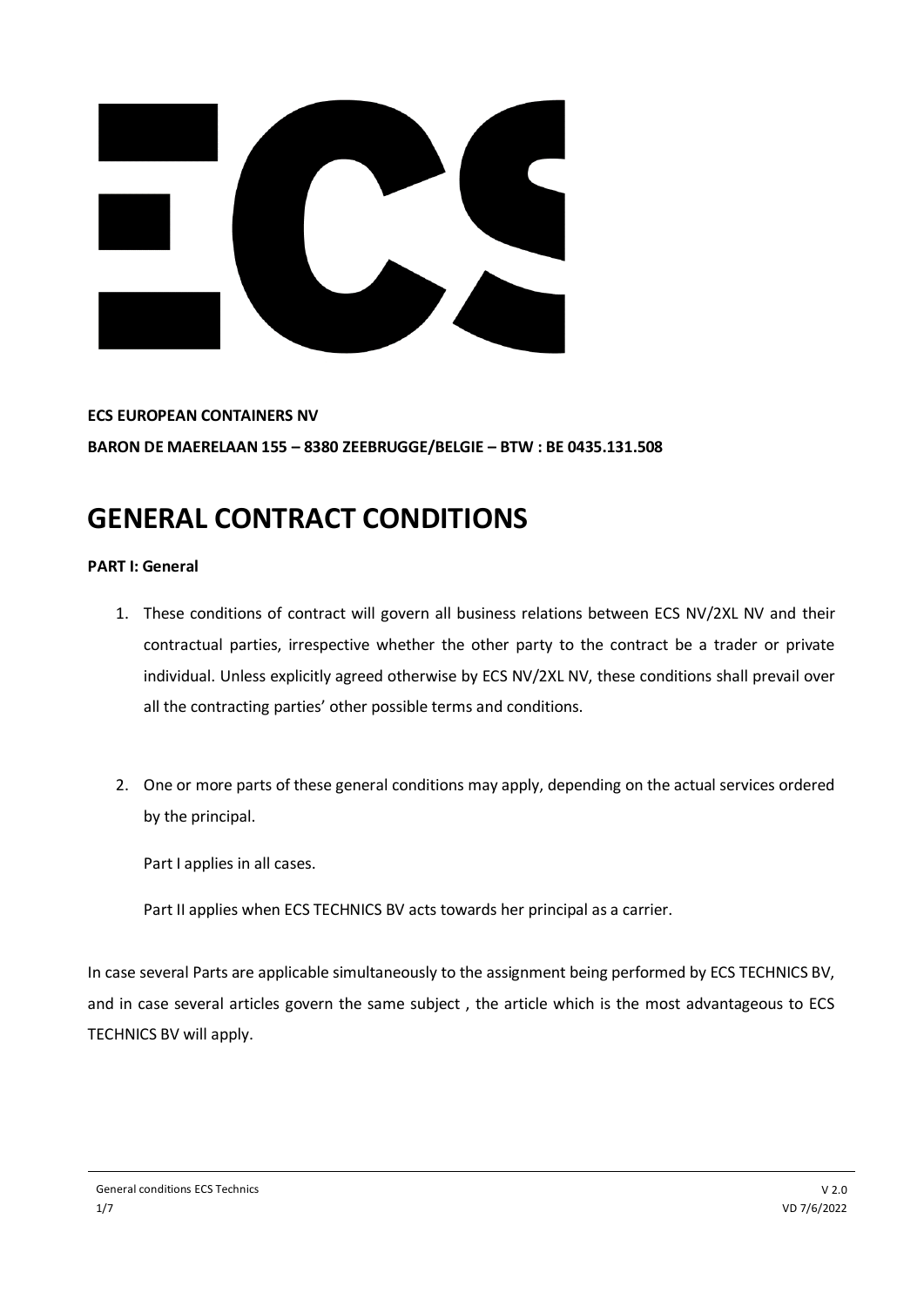3. ECS TECHNICS BV may exercise a right of lien and/or seizure on all materials and/or merchandise they dispatch, transport or store, or otherwise have in their custody, up to the value of all sums of money owed or falling due by the principal to ECS TECHNICS BV , however brought about. Those rights extend to capital, interest, prejudice and any costs incurred.

Where such rights have been exercised and merchandise is released by ECS TECHNICS BV but has not been collected by the other party to the contract, or where no supplementary agreement has been reached in this regard, within 90 days after the release , ECS TECHNICS BV shall be entitled to sell that merchandise at any possible way , without that the Principal is entitled to claim compensation or interests.

Where the sums of money are still owing and are not under dispute, those rights shall persist until such time as ECS TECHNICS BV has been paid in full, or until the party to the contract has provided securities for the full amount of the sum owing.

Where an entitlement is under dispute, or cannot be calculated precisely, those rights shall persist until such time as the contract party has provided securities to the full amount of the sums claimed by ECS TECHNICS BV , and the other party to the contract has undertaken to pay the sums claimed once these are established.

4. In spite of any insolvency, any transfer of claims, any form of attachment or any concurrence, ECS TECHNICS BV shall be entitled to apply set-offs and/or debt novation with regard to the obligations of ECS TECHNICS BV vis-à-vis its creditors and/or contracting parties, or the obligations of the latter vis-à-vis ECS TECHNICS BV .

This right is not affected in any manner by notification and/or service of a notice of insolvency, transfer of claim, any form of attachment or any concurrence.

Pursuant to article 14 of the Act of 15.12.2004 on financial securities, article 1295 of the Belgian Civil Code is declared not applicable to the extent required.

The obligations mentioned in the first paragraph include any obligation and any liability between the parties, whether or not on a contractual basis, whether a pecuniary or any other obligation, including, but not limited to, payment and delivery obligations, any debt, any obligation arising from a guarantee, any obligation to provide or keep a security and any other obligation or requirement.

If a contracting party of ECS TECHNICS BV wishes to call upon an agent, they undertake to inform this agent of the existence of this right of set-off and/or debt novation. The contracting party undertakes to indemnify ECS TECHNICS BV against any claim of the agent called upon that is related to set-off and/or debt novation.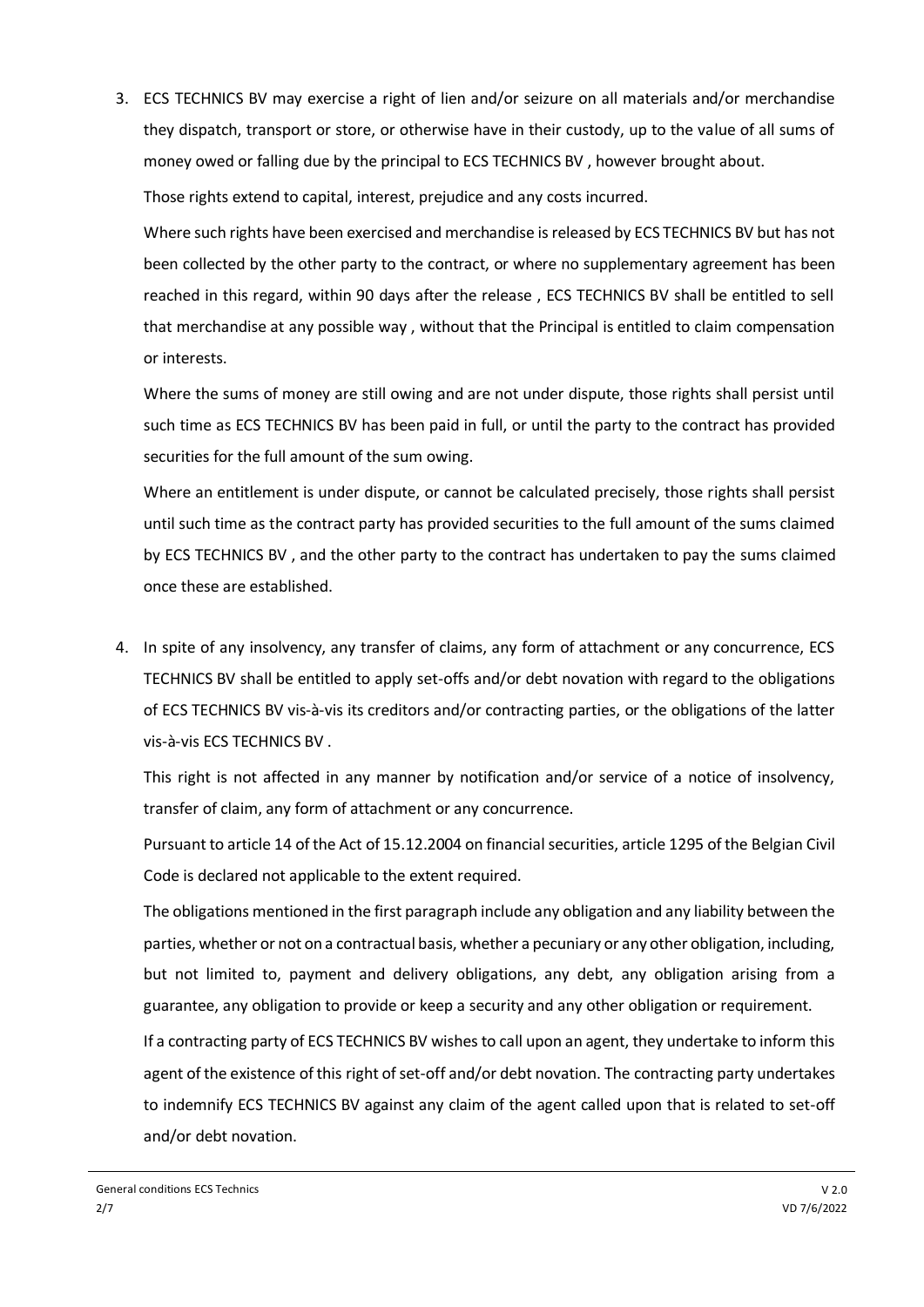5. Should confidence in the contracting party's creditworthiness be cast into doubt by legal action being taken against the party to the contract and/or any other event that can be shown to call confidence in that contracting party's ability to fulfil the commitments made into question and/or render these impossible, ECS TECHNICS BV reserves the right to suspend the contract, in full or in part, even after it has been performed in part, in order to obtain adequate securities from the other party to the contract.

Should the contracting party refuse to comply, ECS TECHNICS BV shall be entitled to cancel that assignment, in part or in full.

This will apply regardless of any entitlement to compensation and interest towards ECS TECHNICS BV.

A case of compromised confidence will exist if the contracting party invokes the Law of 30 January 2009 relating to companies that continue trading where the contracting party applies for bankruptcy, or is declared insolvent.

All monies outstanding at the time of bankruptcy shall become payable immediately, and clause 4 of this section may be applied.

If ECS TECHNICS BV has made a fiduciary transfer of ownership to the party declared insolvent, or if that party has invoked the law of 30 January 2009 concerning the continuation of trading by companies, that transfer of ownership will cease when so requested by ECS TECHNICS BV , and must be paid for in full. In so doing, clause 4 of this section may be applied.

6. Unless explicitly agreed otherwise by the parties in writing, invoices are always payable by the date shown on the invoice, without discount. Should the contracting party wish to pay a driver/operator directly, this is permissible only if agreed with ECS TECHNICS BV in advance and in writing. An agreement to this effect made directly with the driver/operator will not suffice.

Any losses resulting from exchange-rate fluctuations are to be met by ECS TECHNICS BV party to the contract.

Payments that are not allocated to any debt by the contracting party may be deducted by ECS TECHNICS BV from amounts owed by the client to the carrier.

The contracting party renounces all rights to invoke any circumstance whereby they would be entitled to defer their payment obligations in full or in part, and will refrain from any debt offset in relation to sums invoiced to them by ECS TECHNICS BV .

Should ECS TECHNICS BV not receive a payment at the due time, they may charge interest from the invoice payment-due date, without first serving notice of default.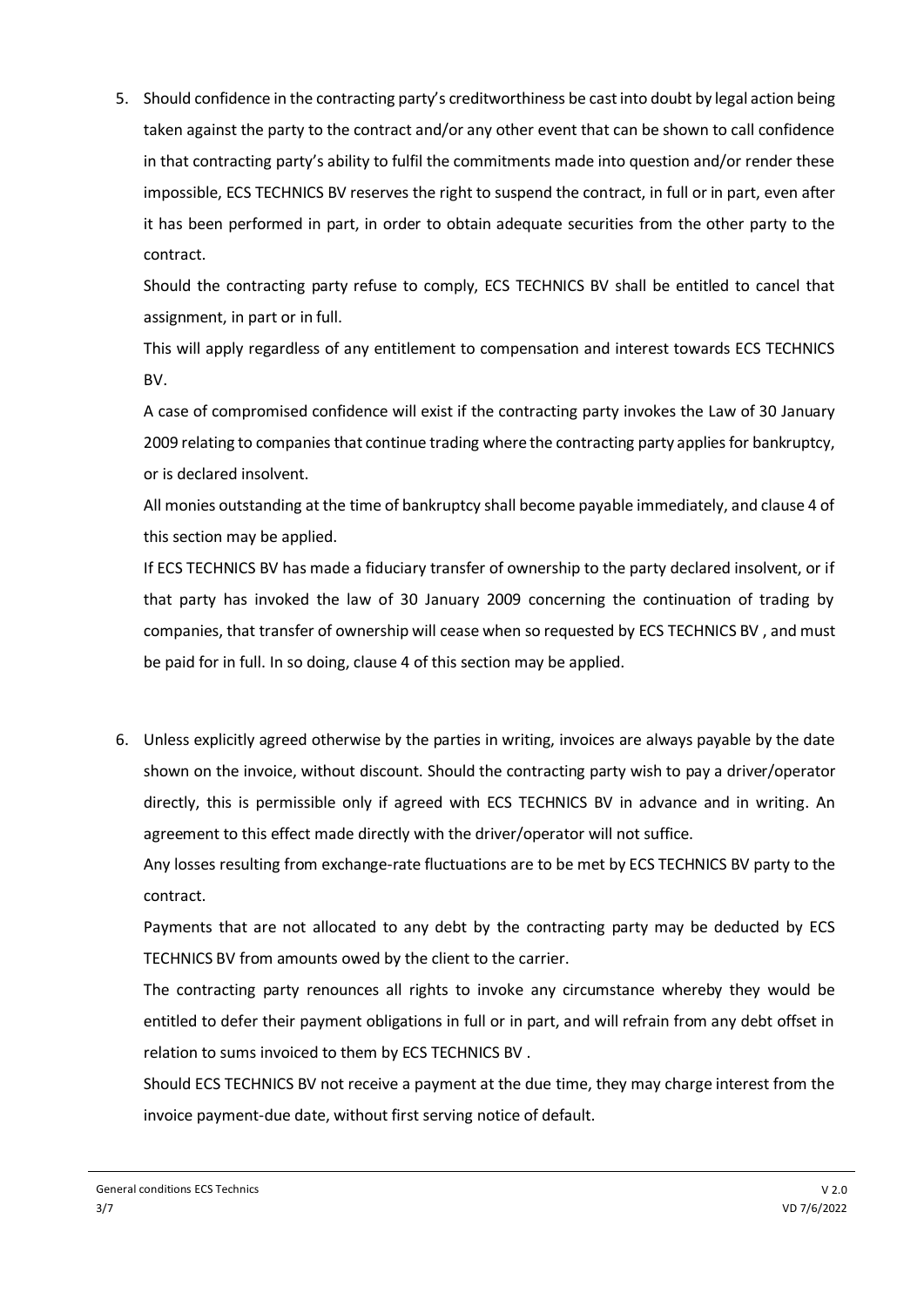Such interest is charged at the interest rate provided for under article 5 Law of 2 August 2002 relating to payment arrears in business transactions.

If interests are payable as mentioned in the previous paragraph, the carrier is entitled by operation of law and without a formal notice of default being required to a fixed compensation amounting to minimally 10% of the amount not paid by the contracting partner. This reasonable compensation of 10% does not exclude payment of a compensation for administration of justice nor of any other proven costs of collection.

- 7. Should the contracting party for any reason have a query concerning a statement, invoice or any other communication from ECS TECHNICS BV , this will be admissible only if the contracting party raises the query within 8 days of the date on which the invoice, statement or letter was sent by ECS TECHNICS BV .
- 8. Where the schedule for a business operation is entrusted to ECS TECHNICS BV , instructions will be confirmed to ECS TECHNICS BV no later than 15.00 hours the previous day, by e-mail or fax. If those instructions are not issued till after 15.00 hours the day before dispatch/ shipping/storage, A ECS TECHNICS/BV will in no circumstances be held liable for any consequential damage that may occur.

The principal is required to comply with the provision of adequate details of the operation to be scheduled. Such details include: full identity of the consignee, details of the people concerned with the contract, relevant telephone numbers, correct delivery addresses, and information relevant to part II.

If those details appear to be incorrect or incomplete, ECS TECHNICS BV will in no circumstances be held liable for any consequential damage. If ECS TECHNICS BV does suffer damage as a result of incorrect or incomplete details, the principal will be required to compensate this in full.

9. All contracting parties explicitly confirm to ECS TECHNICS BV to have knowledge of and to comply fully with General Data Protection Regulation 2016/679 of 27th of April 2016 (GDPR) – European Regulation – becoming enforceable as of 25th of May 2018 and , but not limited , with the Law of 8th December 1992 and its implementing decisions on the protection of privacy of natural persons with regard to the processing of personal data and the free movement of such data ( Privacy Law).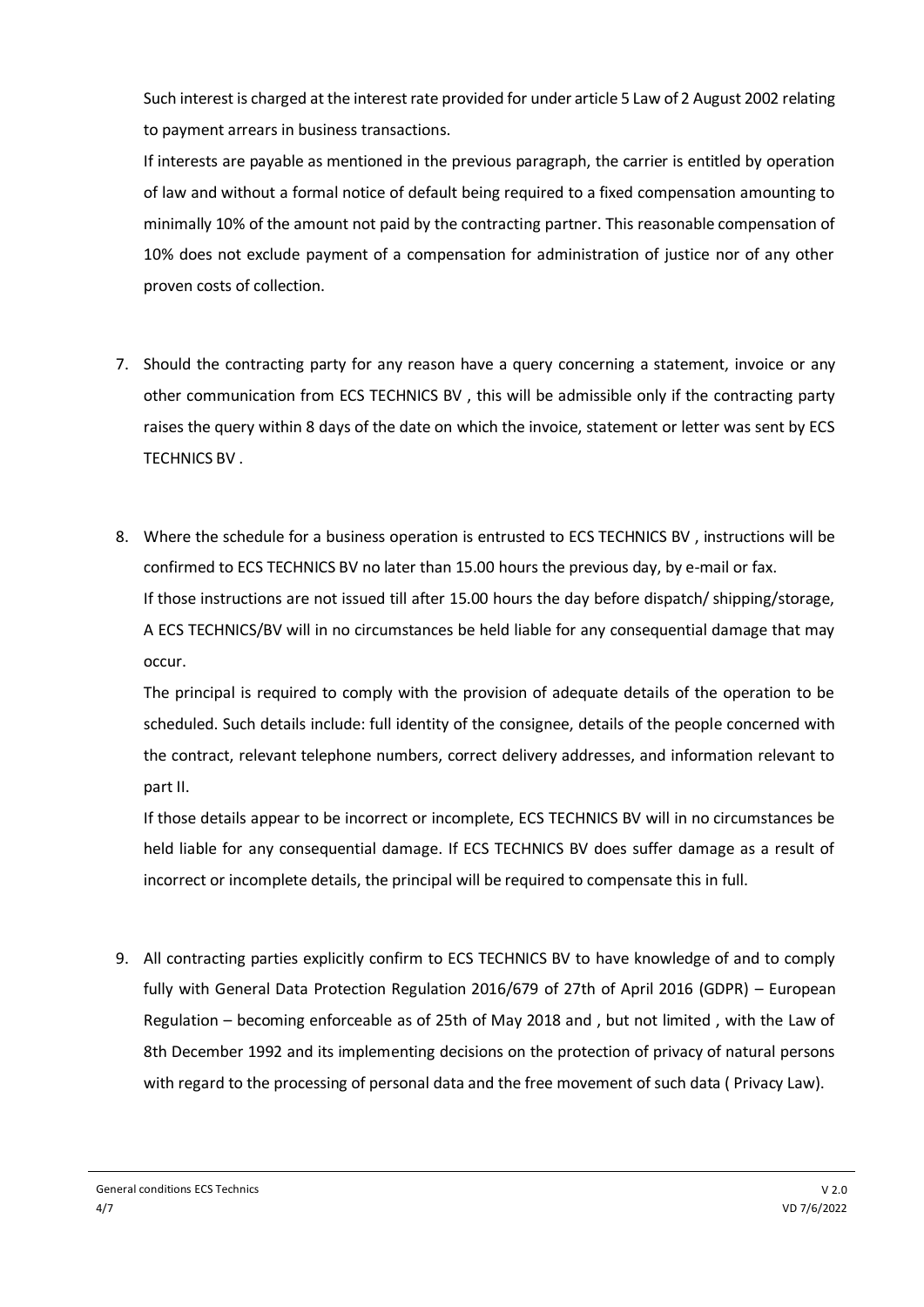The provided personal data are only and explicitly used for specific purposes in relation to the transport order / agreement and are only and explicitly saved for the time period of the transport order/agreement or until the statutory retention obligation has expired . Under personal data is understood, name, function/title and contact information ( email addresses , posting addresses , phone numbers) within the company . By no means personal data is used or saved in relation to the mentioned categories under article 9 of the GDPR .

Whenever personal data is processed in non-EU countries , not achieving an adequate level of personal data protection according to the European Commission , ECS TECHNICS BV will take , as controller , the relevant and adequate protecting measures by means of standard protecting contractual personal data conditions in accordance with article 46, section 2 , of the GDPR .

10. In case of any dispute between the parties, the courts of the district where the registered office of ECS TECHNICS BV is established have jurisdiction, without prejudice to the application of art. 31 par. 1 of the CMR Convention. Applicable law is always the law of Belgium.

## **PART II: Transport**

1. The CMR provisions are applicable , regardless the fact whether it is a national, international, standard, heavy or exceptional transport.

The liability of the ECS TECHNICS BV for damage/loss to the goods or delay is always in accordance with the provisions of the CMR Convention.

2. The parties explicitly agree that the container will be loaded ,stowed and unloaded by the sender and /or the addressee . In as far as the drivers of the ECS TECHNICS BV are asked by the sender or addressee to carry out acts of loading, stowing or unloading, it is understood that the drivers carry out these actions under the explicit supervision , control and responsibility of the sender and/or consignees. ECS TECHNICS BVBA does not bear any responsibility for damage caused by and/or during the loading, stowing or unloading of the container.

Unless indicated otherwise in writing and if possible and/or necessary, the stowage is carried out by the drivers of the ECS TECHNICS BV carrier on the basis of the instructions of the consignor or the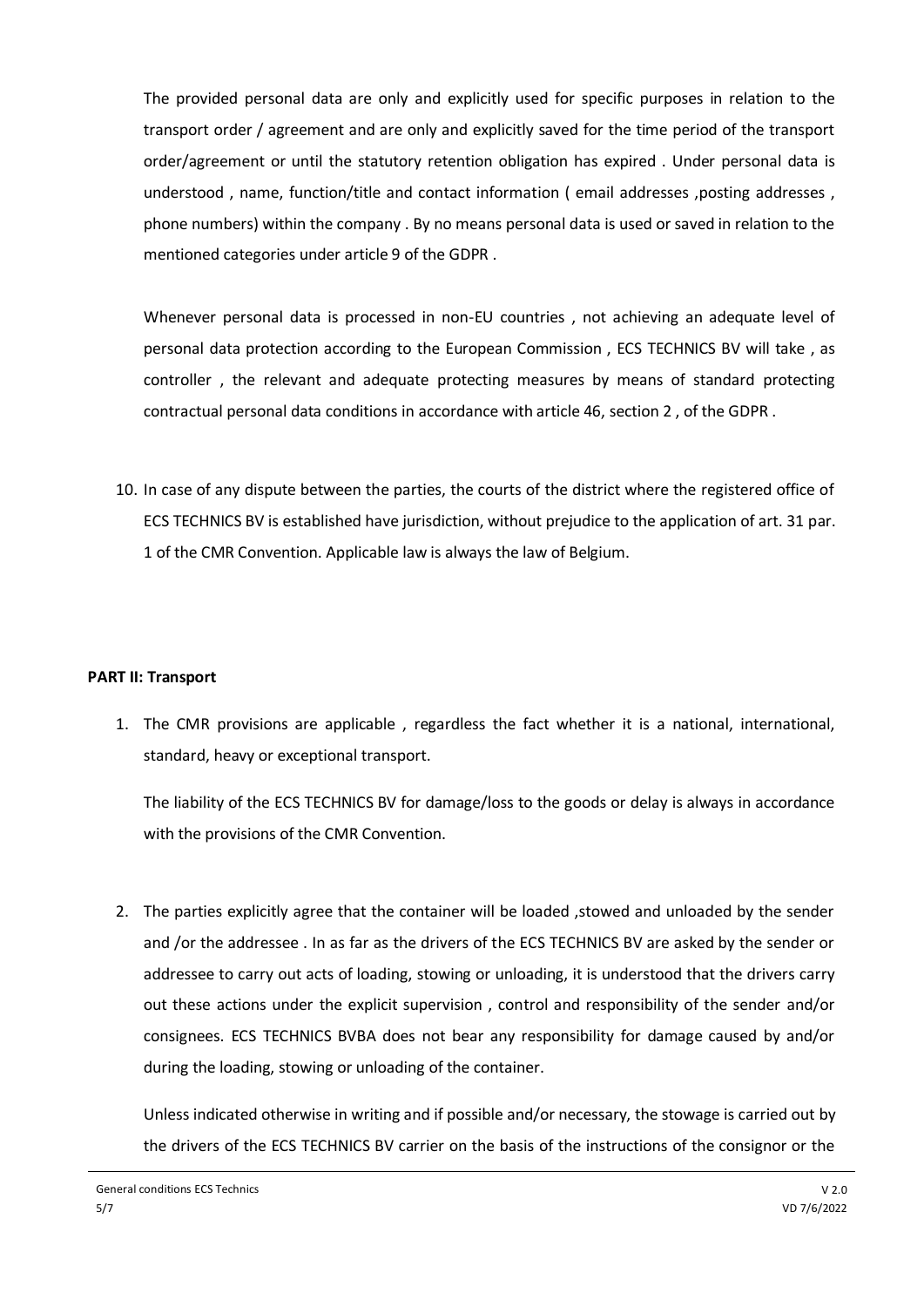shipper, given in accordance with the applicable legislation and depending on the route. If the vehicle used by the drivers of the ECS TECHNICS BV or the stowage methods used appear to be unsuitable because incorrect or incomplete information was provided by the consignor or the shipper of if the packaging material used for transport appears to lack the required solidity to ensure the appropriate securing of the cargo, any resulting costs and damage will be entirely charged to the consignor.

3. Where it is evident from the Customer's instructions that delivery needs to take place before normal operations can commence at the delivery site, the Customer will ensure that someone will be on site to receive the delivery and to sign the necessary documents.

The Customer will provide contact details for that person, including as a minimum his/her name and telephone number, at the time of the transport order to ECS TECHNICS BV.

If no authorised representative is present on site at the agreed moment of delivery, ECS TECHNICS BV receives the instruction to unload the goods to be delivered on site, after which ECS TECHNICS BV shall inform the consignor/client of the delivery in any manner and the latter is deemed having accepted the delivery without any reservations.

If no person is designated, or if that person is not present at the time of making the delivery, the Customer will be considered as having unconditionally accepted the delivery as defined in this clause.

4. After delivery of the goods as specified in II.3, ECS TECHNICS BV will accept no responsibility whatsoever in relation to these goods , remaining at the delivery place at the entire risk and responsibility of the Principal.

The Principal has to fully safeguard ECS TECHNICS BV against all possible liabilities in relation to these delivered goods ( such as but not limited to Authority fines , contractual and non- contractual liabilities of third parties of whatever nature).

5. ECS TECHNICS BV is entitled to a compensation for the standstill times of the vehicle.

Unless otherwise agreed, it is assumed that ECS TECHNICS BV will bear the costs for one hour of loading and one hour of unloading whereas the waiting period for the coupling is fixed at one hour.